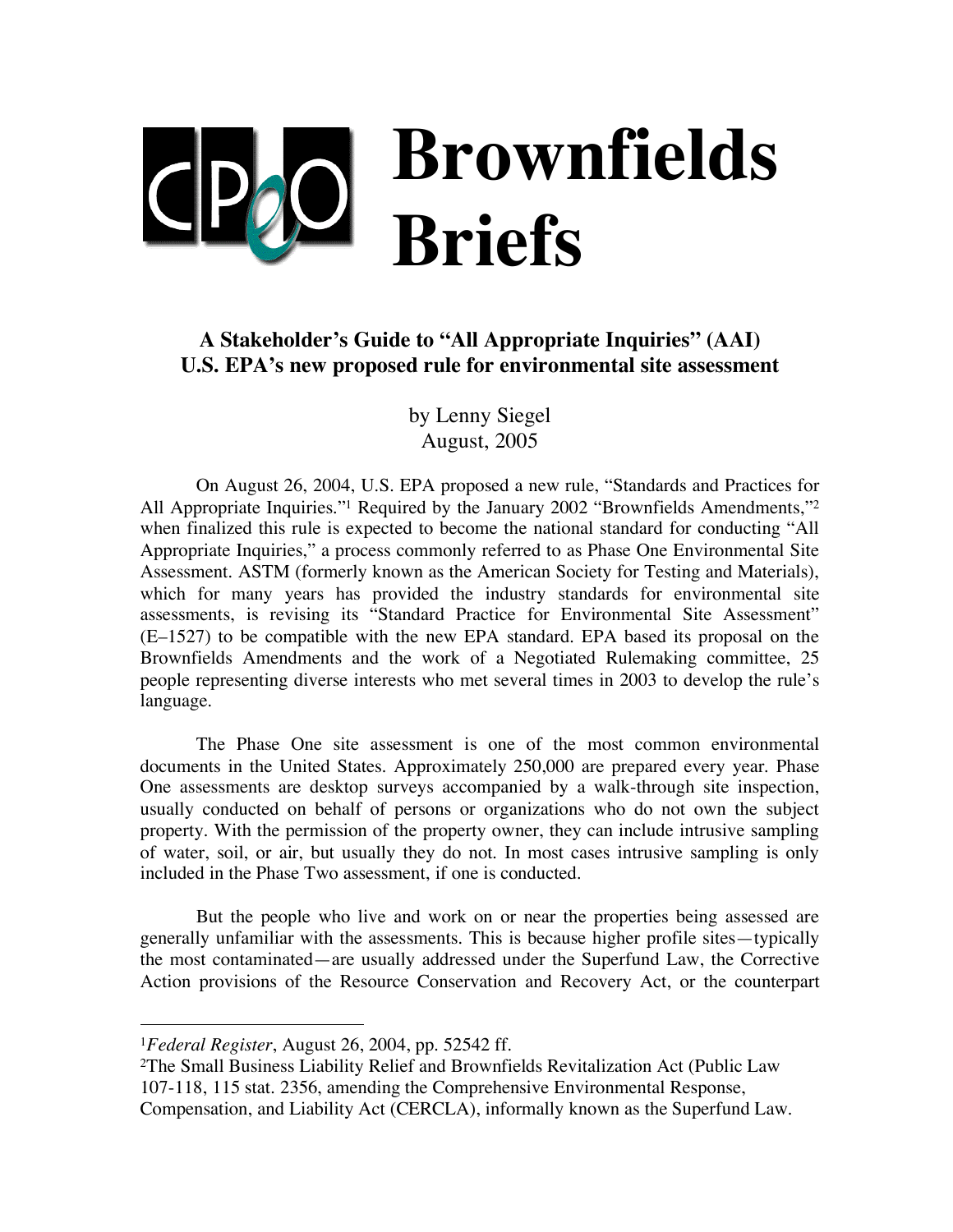statutes of states, territories, and tribes. In most cases, those cleanup programs require public notification and involvement. Unless Phase One site assessments are conducted pursuant to such cleanup programs, or other government-run activity, there is generally no requirement to inform the public.

### **The Purpose of AAI**

Historically, the main reason parties have conducted Phase One site assessments has been to show that they have no reason to believe that the property is contaminated. Thus, the existence of a site assessment document does not mean that a property has a problem; it is the hope of the party that commissions the study to show that it doesn't. This stands in sharp contrast to Phase Two assessments and Superfund-type remedial investigations, which are designed to define the nature, source, and extent of pollution on or near the subject property.

The specter of joint, strict and several liability under CERCLA has driven prospective purchasers, lenders. and others to conduct "all appropriate inquiries" in the form of Phase One assessments. Parties traditionally conducted such assessments to qualify for the "innocent landowner defense" under CERCLA, which was the only potential defense to CERCLA liability until passage of the Brownfields Amendments of 2002.

In enacting the Brownfields Amendments, Congress sought to clarify liability relief and expand it beyond the Innocent Landowner Defense, provided the parties meet several requirements, including the preparation of a Phase One Site Assessment under the All Appropriate Inquiries Standard that Congress required EPA to promulgate.

The 2002 Brownfields Amendments specify four categories of parties who need to conduct All Appropriate Inquiries. The first three are commonly known as the Landowner Liability Protections.

- 1. Bona Fide Prospective Purchasers
- 2. Contiguous Property Owners
- 3. Innocent Landowners
- 4. Parties receiving site characterization and assessment grants from U.S. EPA. In this case, the AAI standards apply to petroleum products and controlled substances (drugs), not just hazardous substances as defined by CERCLA.

For the Bona Fide Prospective Purchaser, it's important to recognize that the completion of All Appropriate Inquiries is necessary, but not sufficient, to qualify for protection against CERCLA liability. Under the Brownfields statute, documenting potential environmental problems is not enough. Among other requirements, purchasers and property owners must take "reasonable steps" to stop continuing releases, prevent future releases, and prevent exposure. In addition, they must cooperate with persons authorized to conduct cleanup, and they must comply with land use restrictions. That last requirement affects the All Appropriate Inquiries process, because parties now must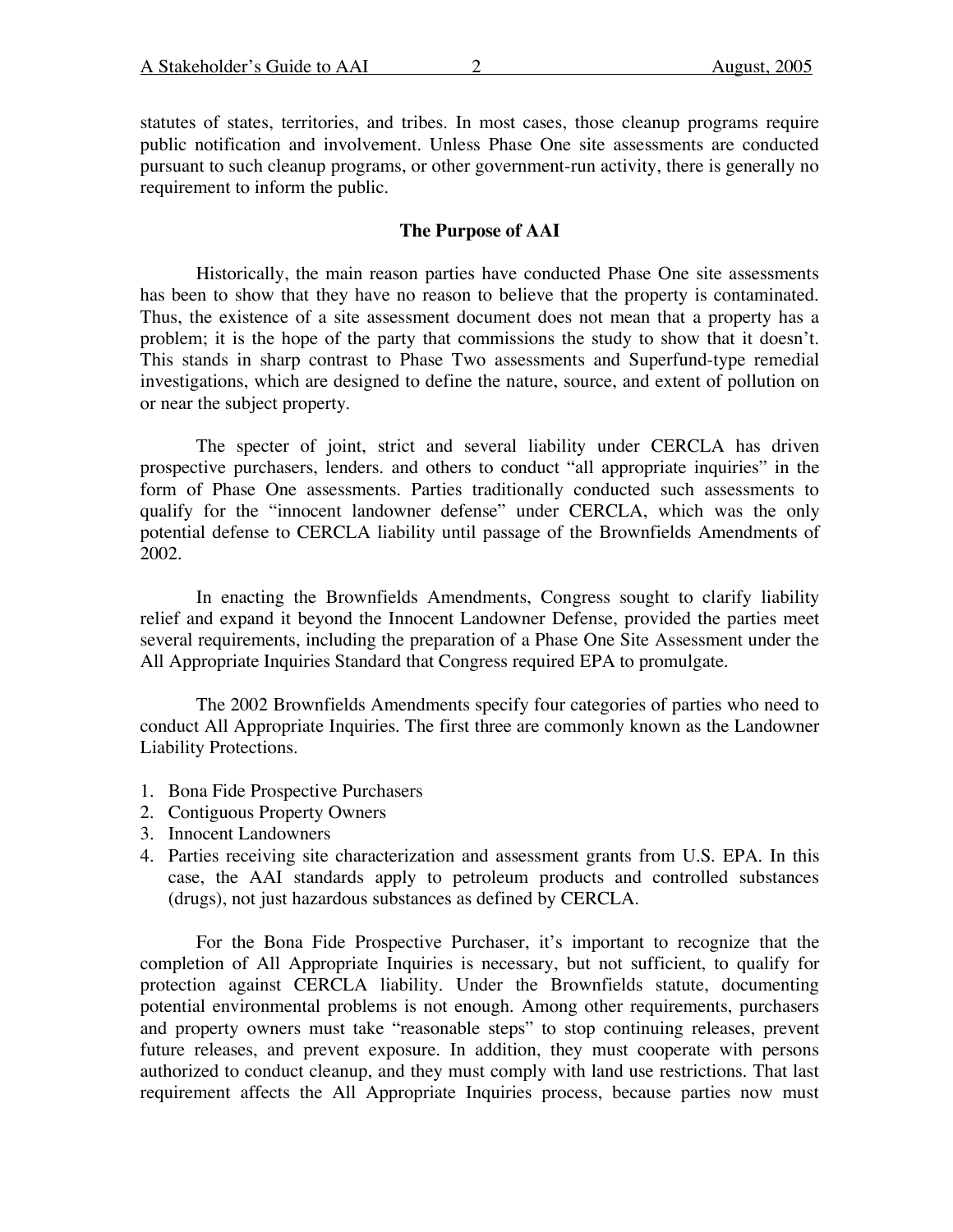identify all such restrictions as part of the Phase One site assessment. For those seeking Contiguous Property Owner or Innocent Landowner liability defenses, the parties must have "no reason to know" at the time of acquisition, but once the contamination is identified they are also subject to the additional requirements.

The proposed rule takes a performance-based approach, which is the way that the more competent practitioners of site assessment already use the ASTM standard. That is, instead of simply using the various information-collecting practices as a checklist, those practices are to be used to answer a series of seven questions (paraphrased from the proposed rule):

1. How was/is the property being used?

2. What substances were/are used on the property?

3. Were/are wastes managed or disposed there?

4. What cleanup has been/is being conducted?

5. Are there any engineering controls in place?

6. Are there any institutional controls—restrictions on access or use?

7. Will/has contamination from nearby properties migrate(d) onto the property?

On the one hand, if the party conducting the Inquiries is able to answer all the questions reliably without consulting all sources listed in the practices, then it isn't necessary to continue the research.

On the other hand, if information collected from one type of source doesn't answer each of the questions that the source is supposed to address, then the party conducting the Inquiries must use another source to answer that question. Under the proposed EPA All Appropriate Inquiries rule, the party can use information—such as actual environmental sampling, which is not required as part of a Phase One assessment—to answer those questions. If not enough information is available to answer all seven questions, then the parties must identify "data gaps" and comment on their significance.

#### **The Criteria**

In the Brownfields Amendments, Congress established specific research criteria, or methods. The proposed rule is largely based upon those criteria, but it makes clear that they are merely a means to an end: answering the seven questions outlined above. The criteria, as clarified in the proposed All Appropriate Inquiries Rule, are similar to the established ASTM Phase One Standard, but there are a number of small differences. The Criteria described in the proposed rule include: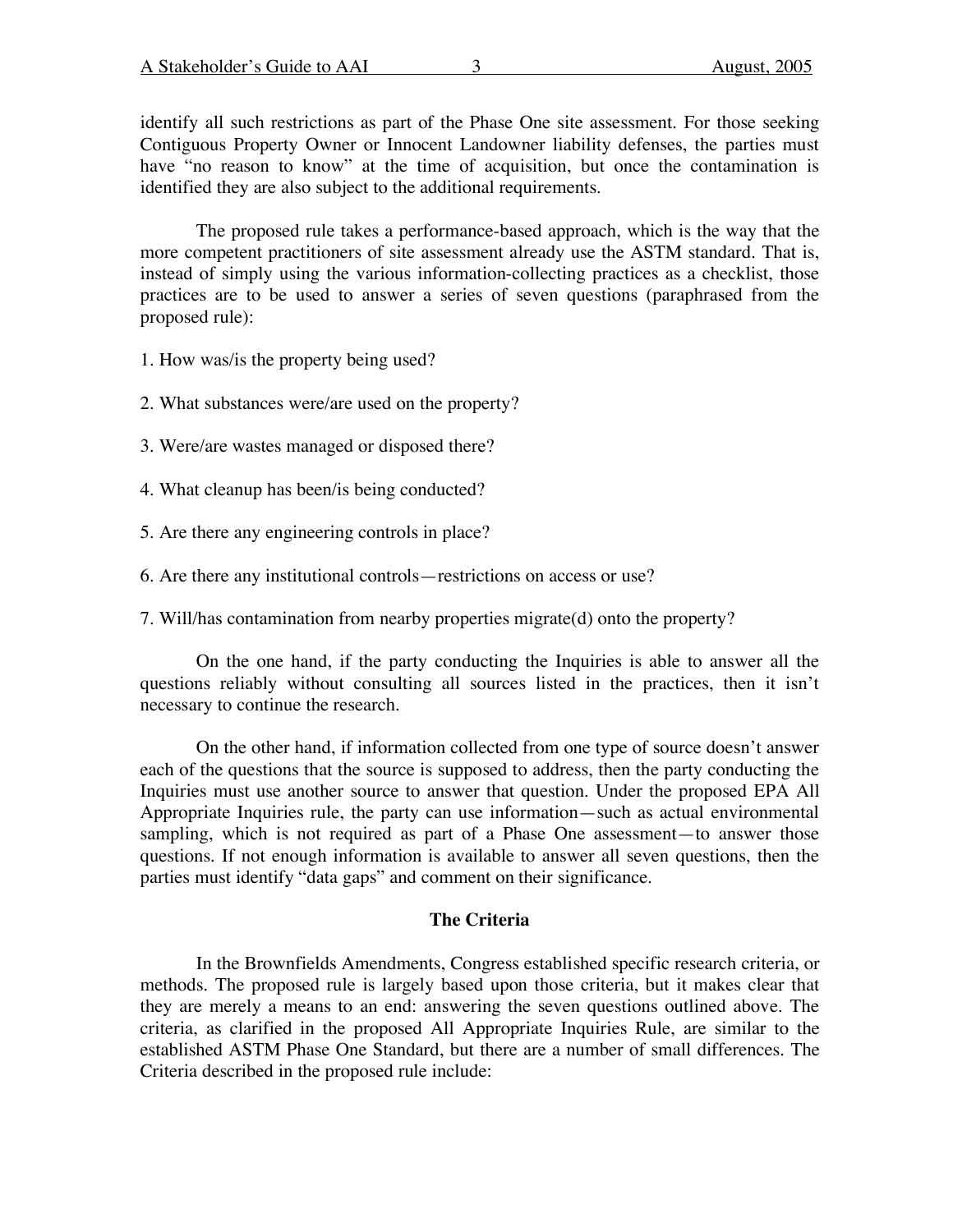- A. Interviews with past and present owners, operators, and occupants. In most cases, this is an absolute requirement. Where abandoned property appears subject to unauthorized use, the proposed rule specifies interviews with at least one neighbor.
- B. Reviews of historical sources, such as aerial photographs, fire insurance maps, building department records, chain of title documents, and land use records.
- C. Searches for environmental cleanup liens.
- D. Reviews of Federal, state, tribal, and local government records, such as environmental data bases, including registries of institutional and engineering controls, and public health records. These records are typically ordered, as a package, from private data vendors. The proposed rule specifies default search distances—that is, the distance from the subject property for which data must be reported—but like the ASTM standard, it allows the environmental professional conducting the assessment to use discretion in setting search distances, based upon the location.
- E. A visual "walk-through" inspection. In one of its most heavily debated recommendations, the Negotiated Rulemaking Committee suggested, and EPA proposed, a narrow loophole that essentially allows deferral of the inspection until after purchase, if the inspection "cannot be performed …"
- F. Specialized knowledge on the part of the entity having the site assessment conducted.
- G. Consideration whether the property is underpriced because of contamination. Note that this does not mean that an appraisal is required.
- H. Commonly known or reasonably ascertainable information about the property, from sources such as neighbors, government officials, newspapers, websites, libraries, historical societies, or community organizations.

#### **Qualifications**

Some of these requirements may be directly met by the party for whom the Phase One is being conducted, but most of the assessment must be done by a team led by a qualified environmental professional. For the first time nationally, the proposed rule establishes minimum qualifications for such environmental professionals, based upon professional licensing, education, and/or experience. This was perhaps the most hardfought section of the negotiated rule, and definitely the recommendation receiving the most public comment—from environmental professionals.

The proposed rule is a compromise between objectives. It attempts to raise the bar on qualifications, yet it would permit people who have been conducting site assessments for ten years (with a college degree in any field) to continue their practices. EPA and the Negotiated Rulemaking committee agreed certifications from private organizations should not be accepted as proof of qualifications, because that would put EPA in the position of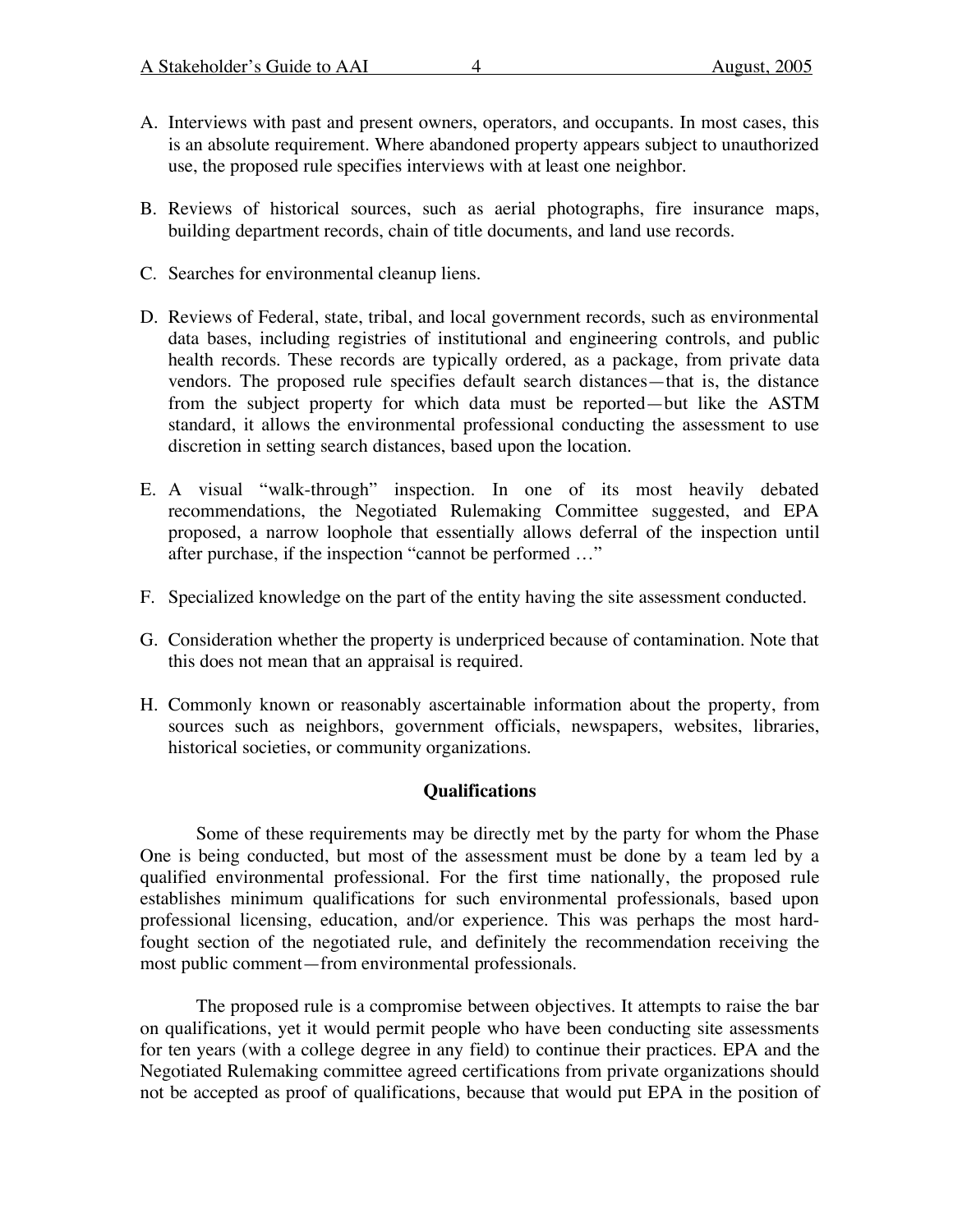accrediting such organizations. In completing an assessment, the environmental professional is required to document that he or she meets the qualifications for environmental professionals provided in the rule.. Given the large number of comments EPA received on this question, it's possible that EPA may make minor modifications to the requirements in the final rule.

The proposed rule further requires the preparation of a written report, even though that written report need not be submitted to EPA or any other government agency. However, another entity—such as a state regulatory agency—that requires the completion of AAI may also require the submission of such a report under state law. In fulfilling the statutory requirement that the party conducting the Inquiries and the environmental professional consider the "degree of obviousness" of contamination, the professional should "include an opinion regarding additional appropriate investigation."

The proposed rule says that All Appropriate Inquiries must be conducted within a year prior to property purchase, and that certain information be collected again or updated if necessary, within six months. A person may use a report prepared for another party, if he or she fulfills again the requirements imposed on the party conducting the Inquiry and if the report is updated.

Finally, the proposed rule reminds those conducting inquiries to comply with all existing requirements for public disclosure, but it creates no new reporting obligations.

#### **CPEO's View**

Until the new rule is adopted, EPA will accept ASTM's Phase One standard as the interim standard for AAI, as Congress directed. Once in place, the new rule may increase the average cost of conducting a site assessment. But in some cases it may be less expensive to complete the Inquiries if the seven questions can be answered without consulting all sources.

CPEO, as a participant in the Negotiated Rulemaking process, believes the proposed rule is a significant step forward. The performance-based approach will better identify potential environmental problems with only minimal increases in assessment costs.

Still, the Brownfields Amendments did not provide the statutory basis for some other important missed opportunities for improving the site assessment process. Unless the Phase One is being conducted in compliance with another environmental program, there is no requirement to ask for public input, or even to notify the public that a site assessment is underway. Furthermore, while the parties conducting the Inquiries may conduct sampling to meet the assessment's performance objectives, sampling is not required.

These limitations are insignificant at most sites where there is no or little contamination. But at sites where it appears that human health and the environment are at